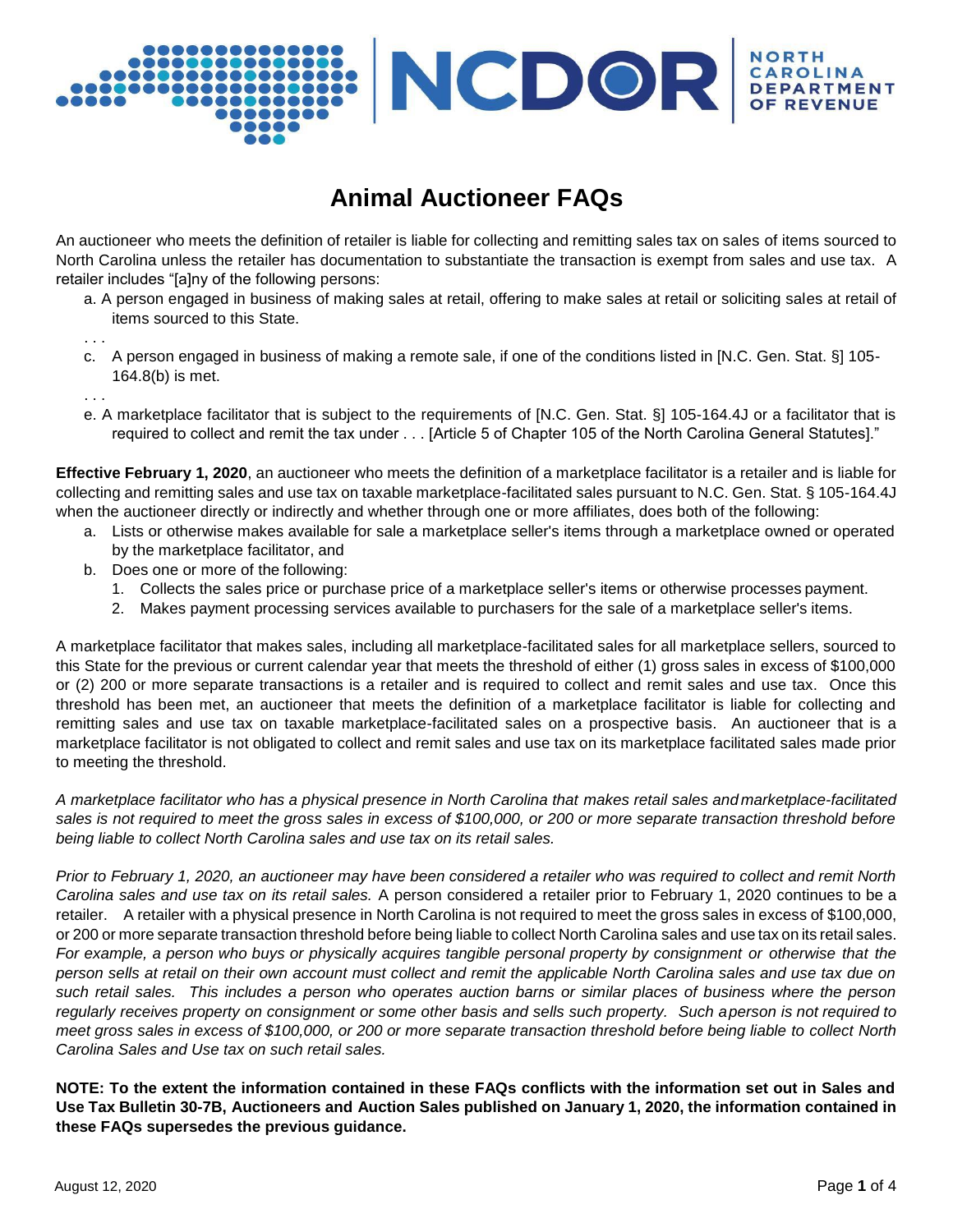

#### **1. Is an animal auctioneer that only calls bids at an event required to collect and remit sales and use tax for the event?**

No. An animal auctioneer that only calls bids and does not conduct other activities at the event is not a marketplace facilitator and does not meet the definition of a marketplace facilitator because the auctioneer does not: (1) make payment processing services available to purchasers for the sale of a marketplace seller's items, (2) collect the sales price of a marketplace seller's items, or (3) otherwise process payments.

#### **2. Is an animal auctioneer who meets the definition of marketplace facilitator liable for collecting and remitting North Carolina sales and use tax on sales of animals at estate sales or auctions when such sales are sourced to North Carolina?**

Yes, a marketplace facilitator is liable for collecting and remitting North Carolina sales and use tax on such transactions unless the sale is exempt or the sale is supported by a properly completed Form E-595E, Streamlined Sales and Use Tax Agreement Certificate of Exemption, or the required data elements. The fact that the sale is conducted at the property owner's farm does not affect the person's tax obligations.

#### **3. What are the most common exemptions an animal auctioneer may encounter when accepting a Form E-595E, Streamlined Sales and Use Tax Agreement Certificate of Exemption, or the required data elements?**

Animal feedlots that purchase animals for resale should present a properly completed Form E-595E or the required data elements to the animal auctioneer to substantiate the exempt transaction. An animal feedlot is considered a wholesale merchant when they purchase animals for resale and is required to register for a North Carolina Sales and Use Tax ID number and mark Form NC-BR, Business Application for Income Tax Withholding, Sales and Use Tax, and Other Taxes and Service Charge, as wholesale only.

Food processors who purchase animals that are subsequently transported to food processing plants should present a properly completed Form E-595E or the required data elements to the animal auctioneer to substantiate the exempt transaction. Food processors purchasing animals which become an ingredient or component part of tangible personal property manufactured for sale should enter N.C. Gen. Stat. § 105-164.13(8) on Line L under the Reason for Exemption section of Form E-595E to substantiate the purchases are exempt from sales tax.

Qualifying or conditional farmers who purchase animals used in the production of livestock as described in N.C. Gen. Stat. § 105-164.13E should present a properly completed Form E-595E or the required data elements to the animal auctioneer to substantiate the exempt transaction. Only the following animals can be purchased exempt: baby chicks, poults, cattle, sheep, goats, swine, horses, or mules. Any other animal sold to a qualifying or conditional farmer is taxable unless exempt pursuant to another exemption.

**4. Where can I find a list of exempt sales?** (Please note that these lists of exemptions do not include the exemptions from the 2020 Session of the North Carolina General Assembly.)

[A list of general sales and use tax exemptions](https://www.ncleg.gov/EnactedLegislation/Statutes/HTML/BySection/Chapter_105/GS_105-164.13.html)<sup>1</sup> can be found in N.C. Gen. Stat. § 105-164.13, available on the North Carolina General Assembly website.

[A list of sales and use tax exemptions for farmers](https://www.ncleg.gov/EnactedLegislation/Statutes/HTML/BySection/Chapter_105/GS_105-164.13E.html)<sup>2</sup> can be found in N.C. Gen. Stat. § 105-164.13E, available on the North Carolina General Assembly website.

<sup>1</sup> https:[//www.ncleg.gov/EnactedLegislation/Statutes/HTML/BySection/Chapter\\_105/GS\\_105-164.13.html](http://www.ncleg.gov/EnactedLegislation/Statutes/HTML/BySection/Chapter_105/GS_105-164.13.html)

<sup>2</sup> [https://www.ncleg.gov/EnactedLegislation/Statutes/HTML/BySection/Chapter\\_105/GS\\_105-164.13E.html](https://www.ncleg.gov/EnactedLegislation/Statutes/HTML/BySection/Chapter_105/GS_105-164.13E.html)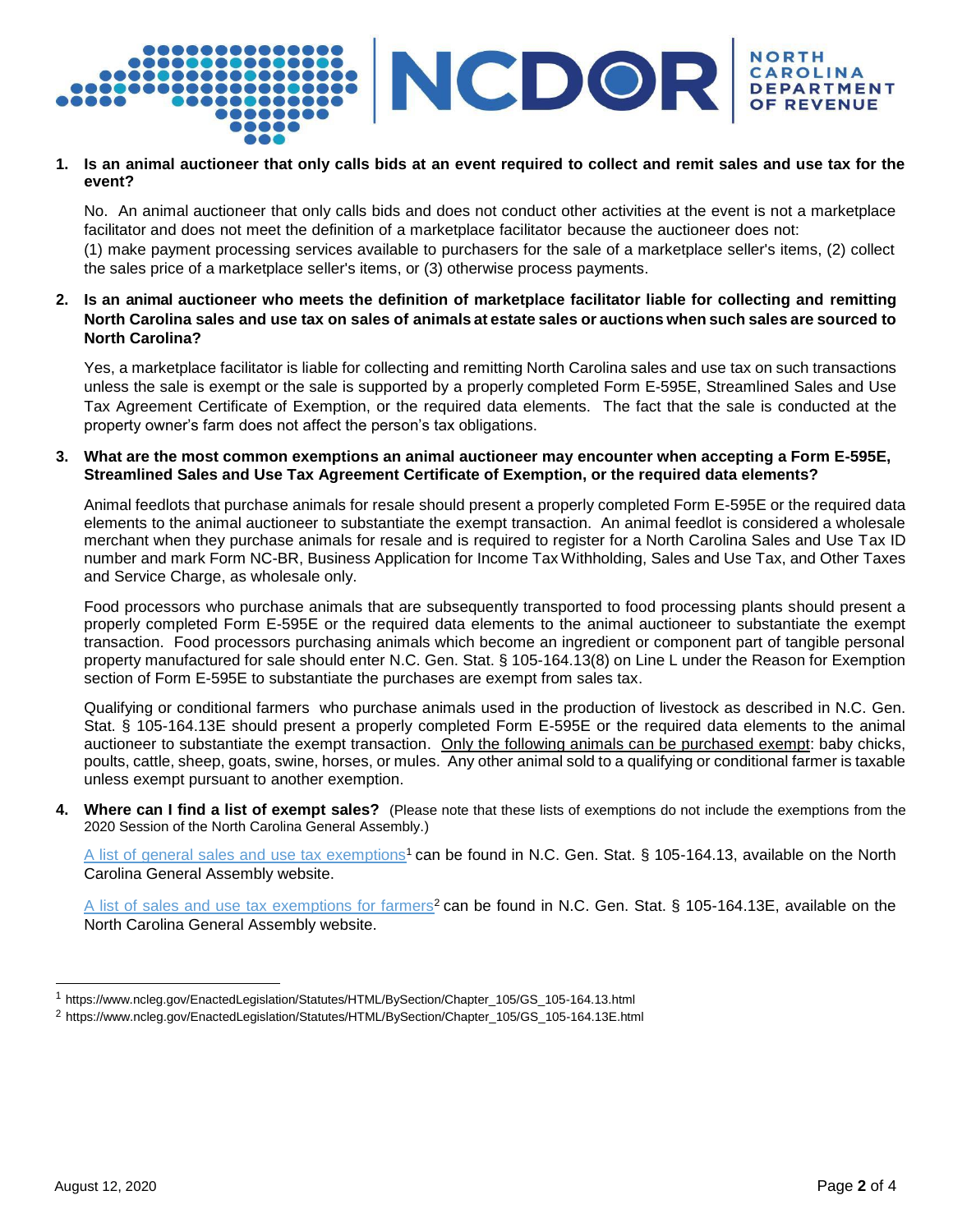

### **5. What information should be included on a properly completed Form E-595E, Streamlined Sales and Use Tax Agreement Certificate of Exemption?**

If a purchaser provides a  $Form E-595E3$ , the certificate must be signed by the purchaser and state the purchaser's</u> name, address, certificate of registration number, reason for exemption, and type of business. A certificate of registration number may include, but is not limited to the following: a resale number, qualifying farmer exemption certificate number, or conditional farmer exemption certificate number.

#### **6. How do animal auctioneers, retailers, and other marketplace facilitators register for North Carolina sales and use tax?**

Auctioneers, retailers, and other marketplace facilitators can register directly with the Department by using the [Department's online business registration portal](https://www.ncdor.gov/taxes-forms/business-registration/online-business-registration)<sup>4</sup> or by [submitting a completed Form NC-BR](https://www.ncdor.gov/documents/form-nc-br-business-registration-application-income-tax-withholding-sales-and-use-tax-and-other)<sup>5</sup>, Business Registration Application for Income TaxWithholding, Sales and Use Tax, and Other Taxes and Service Charge. There is no fee to apply for a North Carolina Sales and Use Tax ID number. General questions about business registrations may be directed to 1-877-252-3052.

#### **7. How often are auctioneers, marketplace facilitators, and retailers required to file sales and use tax returns?**

Auctioneers, marketplace facilitators, and retailers are required to file a Sales and Use Tax Return on a quarterly, monthly, or monthly with prepayment basis depending on the retailer's total monthly sales and use tax liability. For more detailed information, review the **[Department's file and pay options](https://www.ncdor.gov/taxes-forms/sales-and-use-tax/filing-requirements)**<sup>6</sup>.

#### **8. I am an animal auctioneer located in North Carolina that sells animals or other items for delivery into other states. Am I required to collect and remit sales and use tax for other states?**

Each state's tax laws are different. A North Carolina retailer that sells products for delivery into another state may be required to collect and remit that state's sales tax to that state. You should contact each state to determine that state's requirements for registering, collecting, and remitting sales tax in that state. To obtain website and contact information for other states, visit the [Streamlined Sales Tax Governing Board, Inc. website](https://www.streamlinedsalestax.org/contacts/state-contact-information)<sup>7</sup>.

#### **9. If an animal auctioneer who meets the definition of marketplace facilitator sells a queen honeybee at a North Carolina auction and the animal auctioneer ships the queen honeybee to a buyer out-of-state using the United States Postal Service, is the animal auctioneer required to collect and remit North Carolina sales tax on the transaction?**

No. The animal auctioneer is not required to collect and remit North Carolina sales tax on the sale because the animal auctioneer uses the United States Postal Service to ship the queen honeybee to the customer outside of the State. The person must maintain acceptable proof of transportation out of the State in its records. In this case, a copy of the invoice and postal service receipt is acceptable proof of transportation. If the person does not keep acceptable proof of transportation, the person is liable for North Carolina sales tax on the transaction.

# **10. If an animal auctioneer who meets the definition of marketplace facilitator sells a donkey at a North Carolina auction to an out-of-state company and the out-of-state company sends a contractor to pick up the donkey in North Carolina, is the animal auctioneer required to collect and remit North Carolina sales tax on the transaction?**

Yes. The auctioneer must collect and remit North Carolina sales tax due on the transaction because the customer's representative receives the product in North Carolina.

<sup>3</sup> https:/[/www.ncdor.gov/documents/form-e-595e-streamlined-sales-and-use-tax-agreement-certificate-exemption](http://www.ncdor.gov/documents/form-e-595e-streamlined-sales-and-use-tax-agreement-certificate-exemption)

<sup>4</sup> https:[//www.ncdor.gov/taxes-forms/business-registration/online-business-registration](http://www.ncdor.gov/taxes-forms/business-registration/online-business-registration)

<sup>5</sup> https:[//www.ncdor.gov/documents/form-nc-br-business-registration-application-income-tax-withholding-sales-and-use-tax-and-other](http://www.ncdor.gov/documents/form-nc-br-business-registration-application-income-tax-withholding-sales-and-use-tax-and-other)

<sup>6</sup> https:[//www.ncdor.gov/taxes-forms/sales-and-use-tax/filing-requirements](http://www.ncdor.gov/taxes-forms/sales-and-use-tax/filing-requirements)

<sup>7</sup> https:[//www.streamlinedsalestax.org/contacts/state-contact-information](http://www.streamlinedsalestax.org/contacts/state-contact-information)